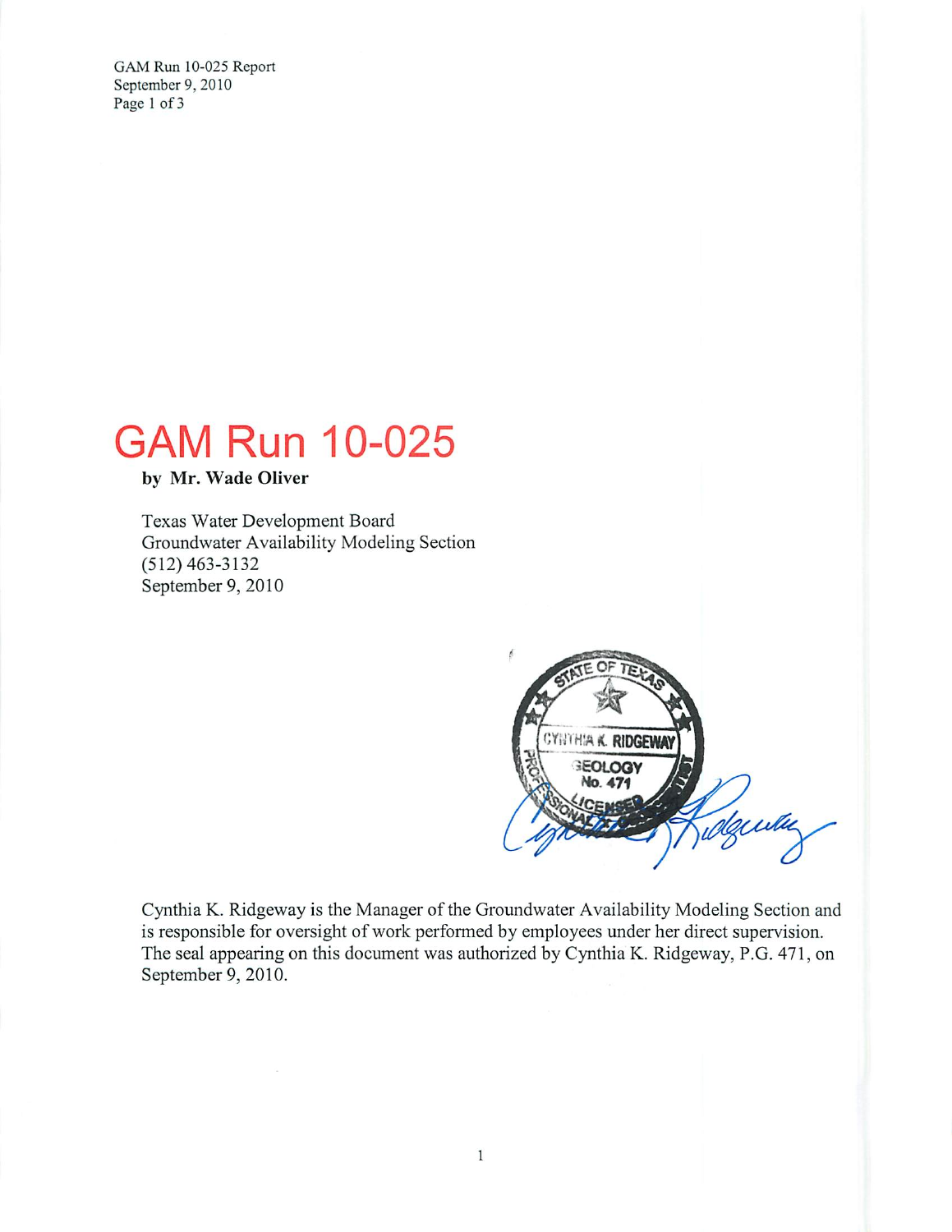## **EXECUTIVE SUMMARY:**

This report was completed to provide additional information on the estimated drawdown in Polk and Washington counties based on the predictive pumping scenarios described in Groundwater Availability Modeling Task 10-012. The additional results include the estimated average drawdown and corresponding pumping in each unit of the Yegua-Jackson Aquifer for each scenario.

## **REQUESTOR:**

Mr. Lloyd Behm of Bluebonnet Groundwater Conservation District on behalf of Groundwater Management Area 14

### **DESCRIPTION OF REQUEST:**

Mr. Behm requested we provide estimates of average drawdown for Polk and Washington counties for each of the units comprising the Yegua-Jackson Aquifer based on the predictive simulations presented in Groundwater Availability Modeling Task 10-012 (Oliver, 2010).

### **METHODS:**

As described in Oliver (2010), several predictive simulations were run between 2010 and 2060 using the groundwater availability model for the Yegua-Jackson Aquifer. In Oliver (2010), drawdown results for each of the ten scenarios were presented for Groundwater Management Area 14 – including Polk and Washington counties – for the Yegua-Jackson Aquifer as a whole. At the request of Groundwater Management Area 14, we have subdivided the drawdown results for each hydrogeologic unit comprising the Yegua-Jackson Aquifer in these counties. For oldest to youngest these units are the lower Yegua, upper Yegua, lower Jackson, and upper Jackson. In addition we have also subdivided the pumping into each unit for each of the scenarios.

In the groundwater availability model for the Yegua-Jackson Aquifer, the uppermost layer represents the outcrop portions of the aquifer and the overlying Catahoula unit. Each of the lower layers represents the subcrop portion of one of the units of the aquifer. In the results presented here, care was taken to ensure that the proper cells representing each hydrogeologic unit, regardless of layer, were used to calculate the pumping and average drawdown between 2010 and 2060.

See Oliver (2010) for more information on the methods and assumptions used for the model simulations. Notably, each of the simulations was run using average recharge. Also, the model results were extracted from all areas representing the units of the Yegua-Jackson Aquifer in the groundwater availability model. This includes some areas outside the "official" boundary of the aquifer shown in the 2007 State Water Plan (TWDB, 2007). For this reason, the reported drawdowns may reflect water of quality ranging from fresh to brackish and saline. For information on the development, assumptions, and limitations of the groundwater availability model, refer to the model report (Deeds and others, 2010).